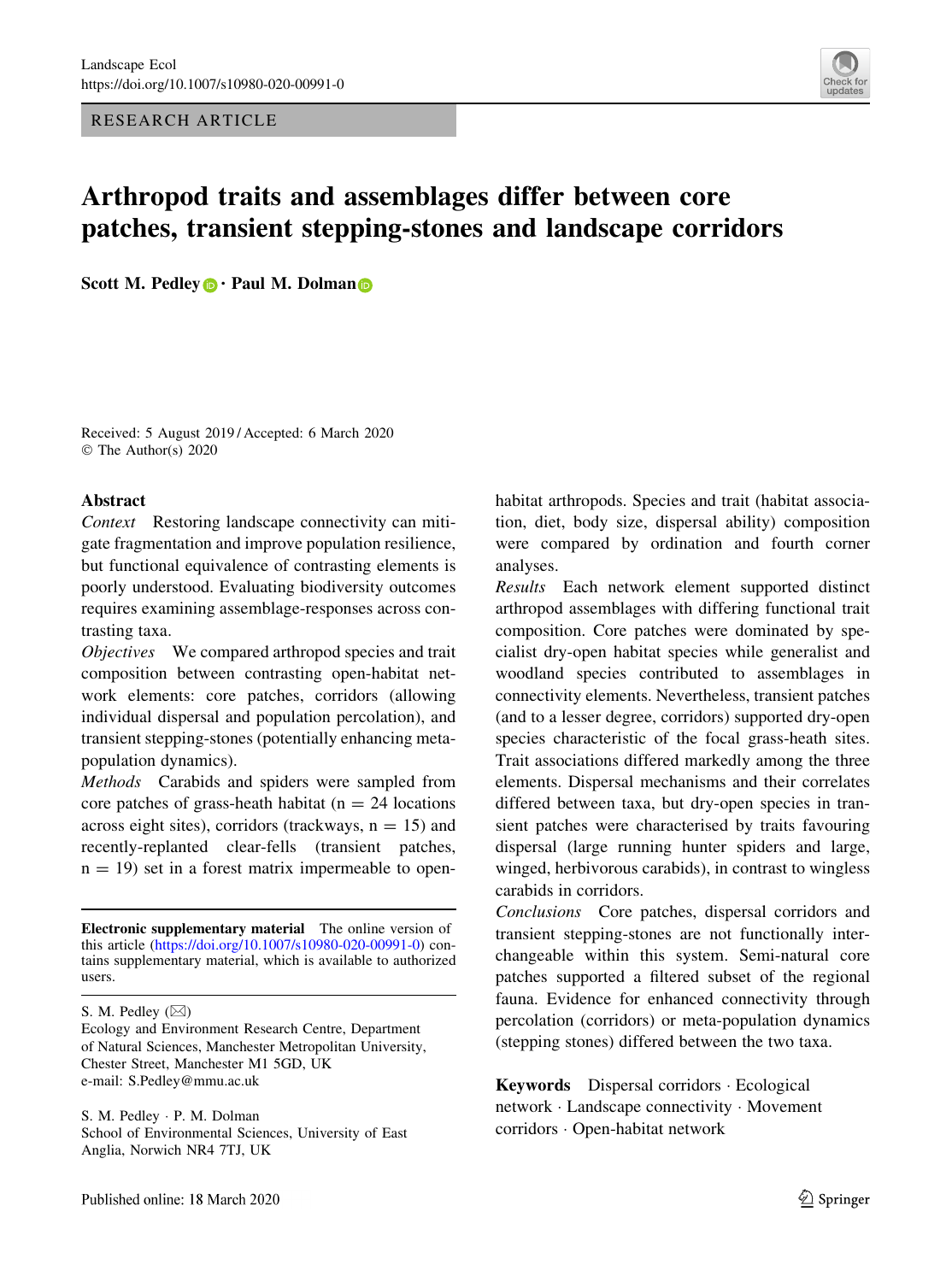## Introduction

Restoring functional connectivity is promoted in conservation strategies to facilitate biodiversity resilience and population survival in the face of anthropogenic landscape fragmentation, land-use intensification and climate change (Chetkiewicz et al. [2006](#page-13-0); DEFRA [2018](#page-13-0); Isaac et al. [2018](#page-14-0)). At local scales, enhanced connectivity within regional landscapes may improve local population persistence by enhancing rescue effects and reducing detrimental impacts of fragmentation (Beier and Noss [1998](#page-13-0); Damschen et al. [2006](#page-13-0)) while at greater scales, connectivity is advocated to facilitate population range-response to climatic change (e.g. Heller and Zavaleta [2009;](#page-14-0) Imbach et al. [2013](#page-14-0)). While the optimal level of site aggregation or dispersion may differ between the aims of enhancing local persistence or favouring large-scale range-expansion (Hodgson et al. [2011\)](#page-14-0), functional connectivity at both scales requires appropriate interventions within local landscapes (Jongman et al. [2004](#page-14-0), [2011](#page-14-0)). Within such local networks, although some generalist species may disperse through surrounding matrix habitats, for specialist species population connectivity often requires connectivity elements of suitable quality and type, with corridors, stepping stones, or a less hostile matrix (Bennett [2003\)](#page-13-0) intended to improve dispersal and functional connectivity between 'core patches' or 'ecological refuges'—relict fragments of natural or semi-natural habitat that have retained local species-populations over decadal timescales (Davis et al. [2013\)](#page-13-0). Despite the abundance of literature promoting restoration of ecological networks the relative benefits of corridor linkages or stepping stones are poorly understood (Dolman [2012](#page-13-0)). Furthermore, few connectivity studies report community or assemblage responses, with research often focused on a few target species (Haddad et al. [2014](#page-14-0)). Conservation strategies seeking to restore ecological connectivity are best informed by understanding responses to connectivity elements of differing configurations across multiple taxa (Pedley et al. [2013b;](#page-15-0) Kormann et al. [2015](#page-14-0); Albert et al. [2017\)](#page-13-0). Additionally, examining responses in terms of assemblages' trait- rather than species-composition supports generalisation to other ecological systems (McGill et al. [2006;](#page-14-0) Pedley and Dolman [2014](#page-15-0); Santini et al. [2016](#page-15-0)).

Connectivity is often conceived as movement corridors enabling dispersal between primary habitat patches (Simberloff et al. [1992\)](#page-15-0). Meta-analysis of movement, considering both direct (movement frequency and rate) and indirect (abundance and species richness in connected patches) measures, confirms corridors increase species' movement in fragmented landscapes (Gilbert-Norton et al. [2010\)](#page-14-0), potentially recolonising vacant habitat or enhancing persistence through population rescue (Lawson et al. [2012](#page-14-0)). For slowly-dispersing and matrix-sensitive species, corridors of suitable quality may allow population percolation over multiple generations (Bennett [2003](#page-13-0)), assisting range responses to climate change (Krosby et al. [2010](#page-14-0)). However, corridors, which by their nature are narrow with high edge-area ratios (Simberloff et al. [1992](#page-15-0)), may have assemblages filtered and modified by edge impacts (Ewers and Didham [2008](#page-13-0); Campbell et al. [2011](#page-13-0)). Alternatively, stepping stones, a series of discrete, smaller patches intended to link otherwise isolated habitat blocks, may provide connectivity for mobile species capable of occasional dispersal across the intervening matrix (Schultz [1998](#page-15-0)). A reduced edge-area may mitigate edge impacts and offer better habitat suitability for specialist species, although assemblages may be filtered by colonisation ability (Kormann et al. [2015](#page-14-0)). Both of these types of connectivity elements are often advocated without explicit consideration of their relative efficacy or functional equivalence (e.g. Lawton et al. [2010](#page-14-0)), with limited analysis of the trade-offs between differing configurations and taxa.

For species associated with early-successional or physically-disturbed habitats, stepping-stone suitability may be short-lived, with more frequent dispersal required for meta-population persistence (Amarasekare and Possingham [2001](#page-13-0); Johst et al. [2002;](#page-14-0) Loehle [2007\)](#page-14-0). Similarly, cyclic or episodic landuse, including much habitat management practiced for conservation, the development and building phases of physical infrastructure projects, and crop or forestry rotations, may all provide short-lived opportunities for specialists able to colonise, exploit and move on from stepping stones. Understanding assemblage responses to differing configuration of habitat can inform whether biodiversity conservation strategies can take advantage of spatially discontinuous and transient patches, or instead require permanent and spatially continuous, connectivity elements.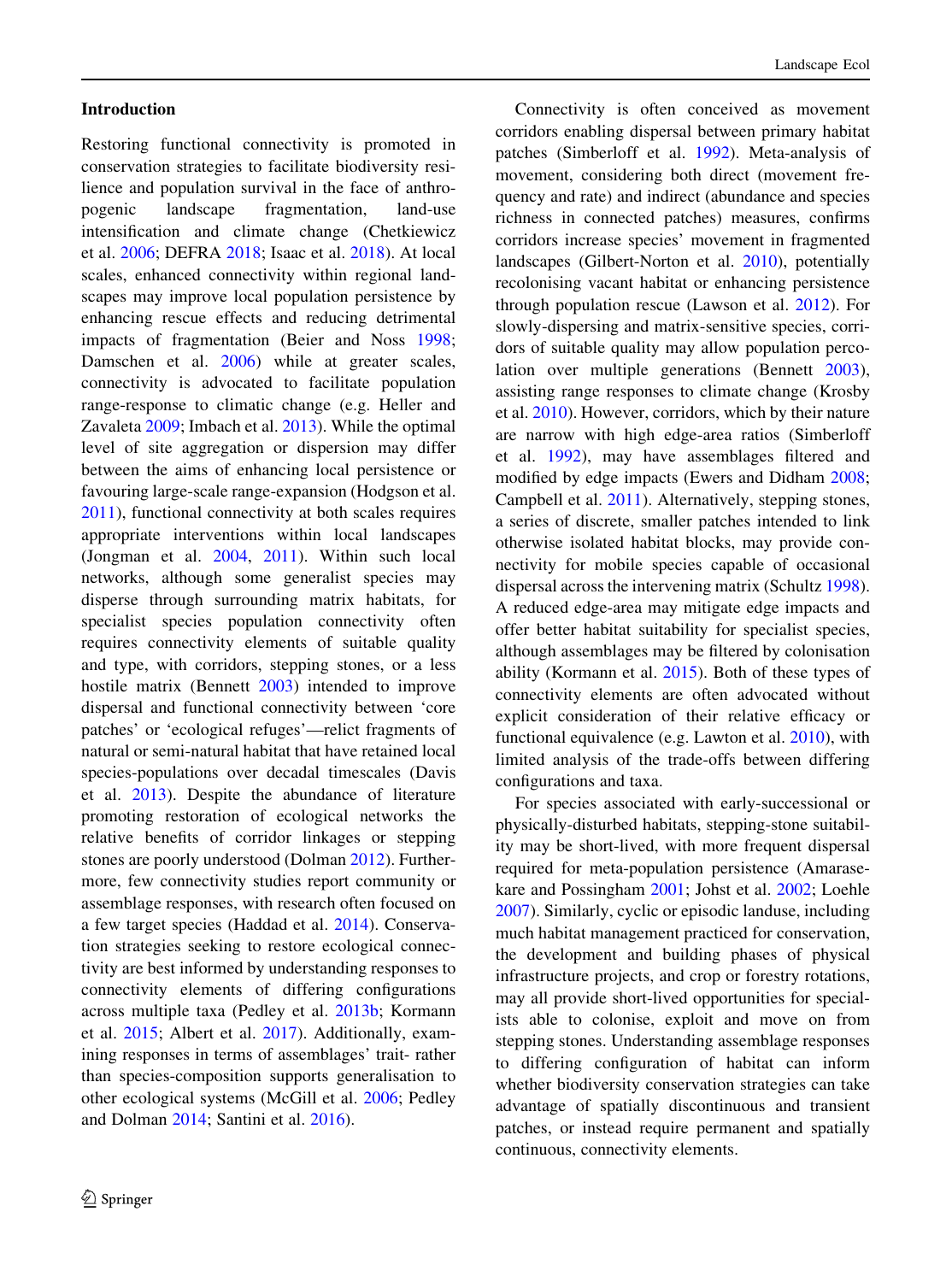Here, we examine arthropod (carabid and spider) trait and assemblage responses to open-habitat elements of contrasting configuration, comprising: 'core patches' (semi-natural grass-heath sites supporting large numbers of scarce and threatened taxa), grassheath habitat persisting as 'linear corridors' (formed by trackways and verges), and transient stepping-stone patches (formed by infrequent systematic physical disturbance events), with the latter two potential connectivity elements embedded in a plantation matrix impermeable to open habitat specialists (Pedley [2012\)](#page-15-0). A fundamental assumption of our study, is that assemblage richness and composition in the recently-created connecting elements has been shaped by patterns of individual dispersal and colonisation (following Gilbert-Norton et al. [2010](#page-14-0)), particularly for open-habitat species for which the matrix is impermeable. The use of terrestrial arthropods, particularly carabids and spiders, provides a useful group with which to examine landscape configuration as they are highly speciose, have high reproductive rates, respond quickly to environmental change and contain many different life history stratagems including dispersal, feeding and body size (Duffey [1968;](#page-13-0) Robinson [1981](#page-15-0); Lovei and Sunderland [1996](#page-14-0); Marc et al. [1999;](#page-14-0) Rainio and Niemela [2003\)](#page-15-0).

We use this system to examine whether assemblages in transient patches and corridors within the plantation resembled those of the core patches, or instead have been filtered in ways that can be predicted by life history traits. Three alternative colonisation hypotheses are considered for these elements: (1) assemblages in transient stepping-stone and corridor elements resemble those of core patches; (2) assemblages in transient stepping-stone and corridor elements comprise a sub-set of species lacking many specialists restricted to core patches; (3) compared to assemblages within corridors, transient elements have greater representation of dispersive species. We predicted that (P1) assemblages developing in transient patches of open habitat will be represented by small-bodied, aerial-dispersing, habitat generalists, whereas (P2) corridors will have assemblages dominated by large-bodied, active-hunting generalists and that (P3) edge effects will increase the species number and diversity in connectivity elements compared to core patches, due to an influx of vagrant and generalist species.

## Material and methods

## Study area and design

The study region in eastern England is characterised by a semi-continental climate, sandy, nutrient-poor soil and historically supported extensive semi-natural grass-heath (Dolman and Sutherland [1992\)](#page-13-0). Most grass-heath was converted to arable or forestry during the twentieth century, but remaining grass-heath sites support large numbers of scarce and threatened taxa, characterised by specialist coastal, continental and Mediterranean species dependent on physically disturbed open habitats (Dolman et al. [2012\)](#page-13-0). Most of the remaining grass-heaths are designated for their conservation value but are fragmented and isolated. Regional conservation strategy seeks to improve habitat quality within these remaining grass-heaths, but also to restore functional connectivity between these 'core patches', with a focus on connectivity across and within extensive  $(185 \text{ km}^2)$  plantation forest (Thetford Forest,  $0^{\circ}$  40' E, 52° 27' N) established over former open habitats in the early twentieth century.

During this study Thetford Forest was dominated by conifers, comprising 80% Corsican (Pinus nigra) and Scots (P. sylvestris) pine, managed by clearfelling (typically at 60–80 years) and replanting of even-aged management patches (hereafter 'stands'). The forest landscape also contains open-habitat elements that differ in configuration. Narrow linear grass-heath 'corridors' are retained along trackways and their perennial verges that form an extensive (1290 km, 18 km<sup>2</sup>) open-habitat network permeating the forest landscape; following planting of the adjacent tree crop each trackway section provides open conditions for at least 20 years (see below). Larger transient stepping-stone patches (mean area of sampled patches: 9.0 ha  $\pm$  8.6 SD) are provided by clearfelled and replanted stands that offer short-lived (5–7 years) open-habitat that is variably connected to the corridor network (Fig. [1](#page-3-0)); these provide an excellent opportunity to examine colonisation after regular, systematic disturbance events. Vegetation regeneration in these transient patches is derived from persistent grass-heath seed-banks, augmented by zoochorous and aerial dispersal (Eycott et al. [2006a](#page-13-0), [b](#page-13-0), [2007\)](#page-13-0). Both trackways and transient patches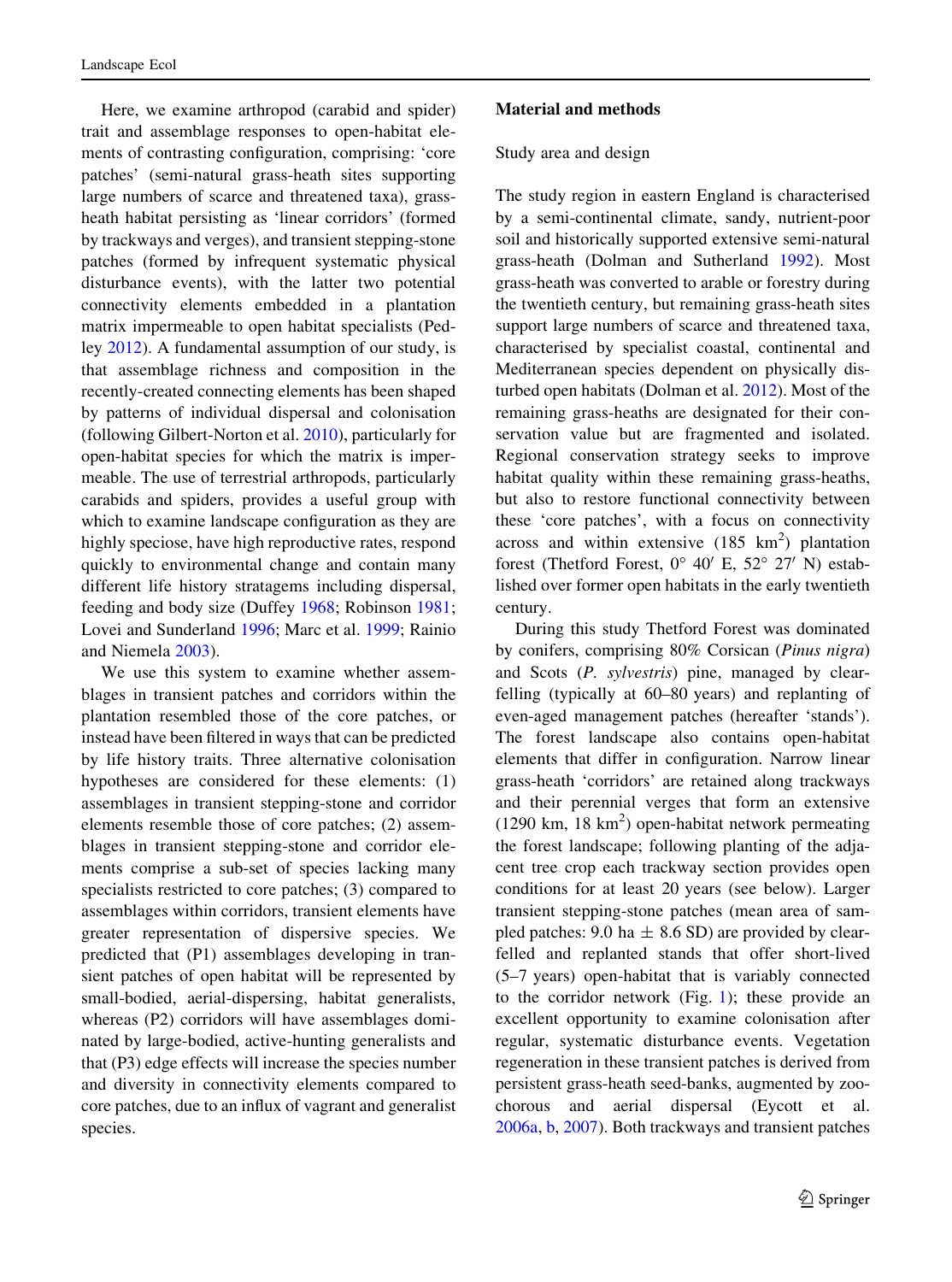<span id="page-3-0"></span>

Fig. 1 The distribution of core patches of grass-heath, corridor and transient stepping-stone elements sampled within the study landscape

provide fine-grained mosaics of modified grass-heath vegetation and bare mineral soil.

Assemblages of 'core patches' were characterised by sampling three locations within each of eight grassheaths (mean area 106 ha  $\pm$  130 SD), either abutting or located within 2.5 km of the forest (mean  $= 0.72$  km  $\pm$  1.11 SD). These included seven

Sites of Special Scientific Interest (SSSI) designated for biodiversity under UK conservation legislation, of which five were also designated as Special Areas of Conservation (SAC) under the European Habitats Directive. Most were bordered by plantation forest and or intensive agriculture. Sampled areas comprised physically-disturbed habitats on which characteristic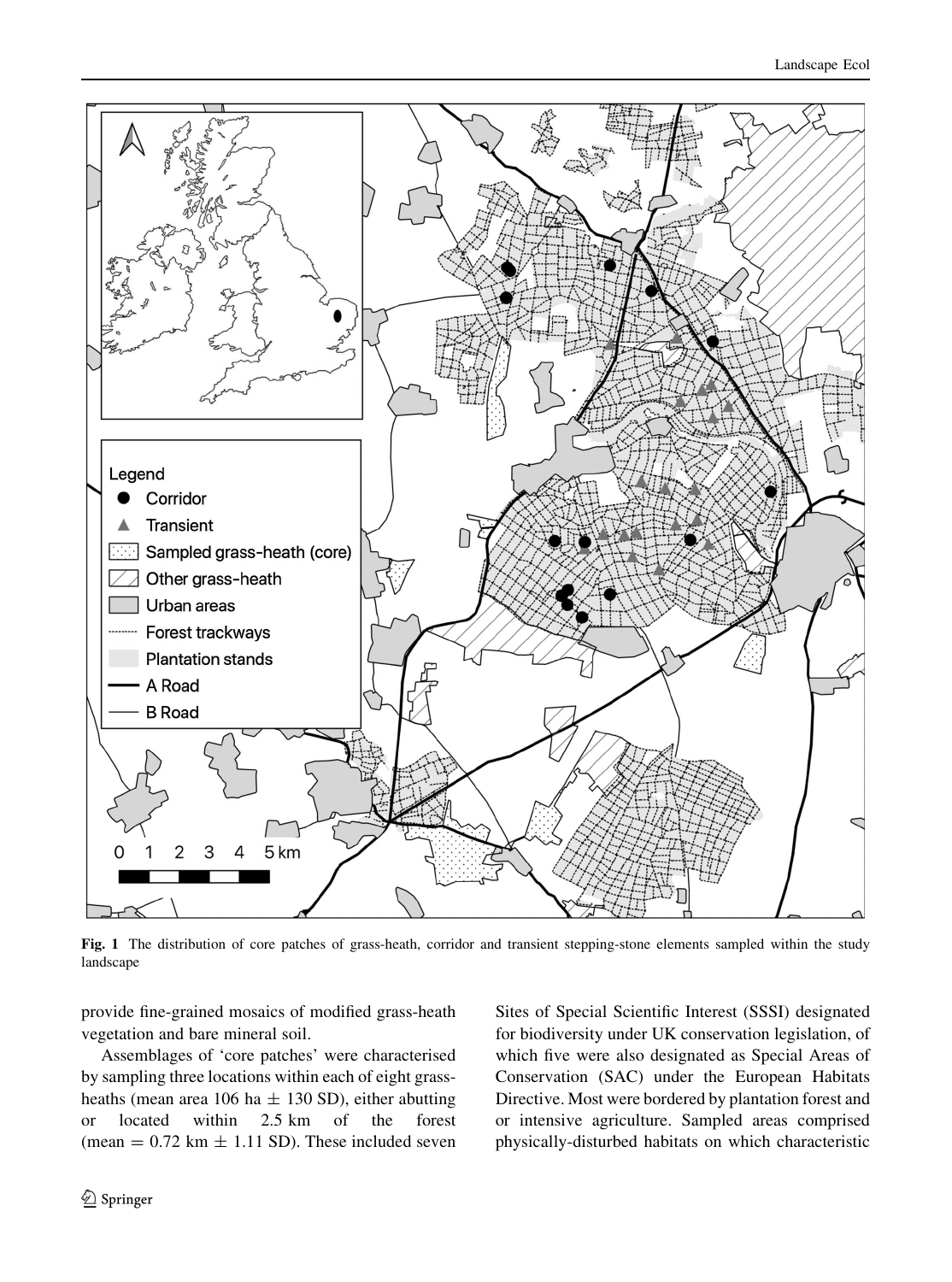regional biota depend (Dolman et al. [2012](#page-13-0)), including areas grazed by sheep and rabbits and recentlyploughed areas associated with heathland management.

Nineteen transient stepping-stones were sampled. Prior to planting, stands were cleared of coarse woody debris (residue of clear-felling) and planting lines ploughed exposing extensive bare mineral substrate. Bare soil is encroached by ground vegetation within 3–4 years (Wright et al. [2009\)](#page-15-0); tree cover then progresses with canopy closure after 20 years (He-mami et al. [2005\)](#page-14-0). Extensive sampling shows openhabitat carabid and spider species persist for approximately five and seven years following planting (Lin et al. [2007;](#page-14-0) Pedley [2012\)](#page-15-0). In the current study sampling considered stands up to 7 years ( $n = 5$  for 1-year-, 3-year- and 5-year-old;  $n = 4$  for 7-year-old). These transient open-habitat patches are fragmented, comprising approximately 6–8% of the 60–80 year growth cycle, while the surrounding plantation crop is impermeable to open-habitat species (Bertoncelj and Dolman [2013a,](#page-13-0) Pedley and Dolman unpublished). Transient patches available for sampling were clustered in the core plantation area (Fig. [1](#page-3-0)), but distance to the nearest grass-heath site was similar to that of the corridor elements  $(t = -1.472, DF = 30.7,$  $P = 0.151$ ; transient mean = 2.1 km  $\pm$  1.0 SD, corridor mean  $= 1.7$  km  $\pm$  0.6 SD).

Fifteen corridor elements were sampled. Trackways (mean width 12.7 m  $\pm$  3.9 SD) comprised two elements: a central wheeling with sparse vegetation and exposed substrate, flanked by vegetated verges. Many heathland-associated carabid and spider species have been recorded from this trackway network (Lin et al. [2007](#page-14-0); Pedley et al. [2013a\)](#page-15-0) but are excluded by shading from those trackways within or bordering older stands  $(> 20 \text{ years})$  (Pedley et al. [2013a](#page-15-0)). Sampled verges were each adjacent to thicket-aged stands (11–20 year old, following Hemami et al.  $(2005)$  $(2005)$  and a mean of 0.78 km ( $\pm$  0.25 SD) from the nearest other sampled trackway. To minimise shading effects, for trackways oriented east–west the northernmost verge was sampled, and for those oriented north– south the widest verge was sampled.

#### Arthropod sampling

Ground-active arthropods were sampled in 2009 by pitfall transects that formed the standardised unit of replication for analysis. Although a single sampling year may miss year-on-year differences in compositional detail of sampled assemblages, previous research on ground invertebrates in the study region has shown relatively stable species compositions (Lin et al. [2007;](#page-14-0) Pedley et al. [2013b](#page-15-0)). A single pitfall transect was placed in each of the 15 corridor elements. Two transects were placed within each of the 19 transient stepping-stones, separated by at least 50 m for independence. In each of the eight heathland sites, three independent transects were again separated by at least 50 m. We acknowledge that replicate transects sampled within each grass-heath site, and within each transient patch, are not spatially independent, and where possible control for this spatial pseudo-replication by including site identity as a random effect in subsequent analyses (see below).

Arthropod assemblages were sampled in each transect in May and again in June, the peak periods of arthropod abundance and activity, each time using six pitfall traps (each 7.5 cm deep, 6.5 cm diameter, filled with 50 ml of 70% ethylene glycol), set 15 m apart and opened for seven consecutive days. The two catches were pooled to give one composite sample per transect for subsequent analyses. In August 2009, vegetation height in each transect was assessed at 40 points using a sward stick (diameter 90 mm, weight 250 g, following Dolman and Sutherland [1992\)](#page-13-0), and percentage of bare substrate visually estimated in  $20 \text{ cm} \times 20 \text{ cm}$  at each point. At each of these points the presence of key structural vegetation features (herbs, grasses, moss, lichen, shrub, and succulent) was also recorded, providing frequency per transect.

Carabid identification followed Luff ([2007\)](#page-14-0). Adult spiders were identified to species following Roberts [\(1987](#page-15-0), [1996\)](#page-15-0), juveniles and sub-adults with undeveloped reproductive structures were not identified. Analysis of spider assemblages was confined to ground-active species as sedentary invertebrates, such as many web-spinning spider, are poorly represented by pitfall catches (Topping and Sunderland [1992](#page-15-0)). Ecological and habitat affinities of identified species were classified following Luff [\(1998](#page-14-0), [2007](#page-14-0)) for carabids and Harvey et al. ([2002](#page-14-0)) and Roberts ([1996\)](#page-15-0) for spiders. Habitat affinities comprised: shaded woodland habitats, hereafter 'woodland'; 'generalist' species of multiple or any mesic habitat; and 'dryopen' species associated with dry calcareous or acidic grassland, dry lowland heathland, dunes, sand or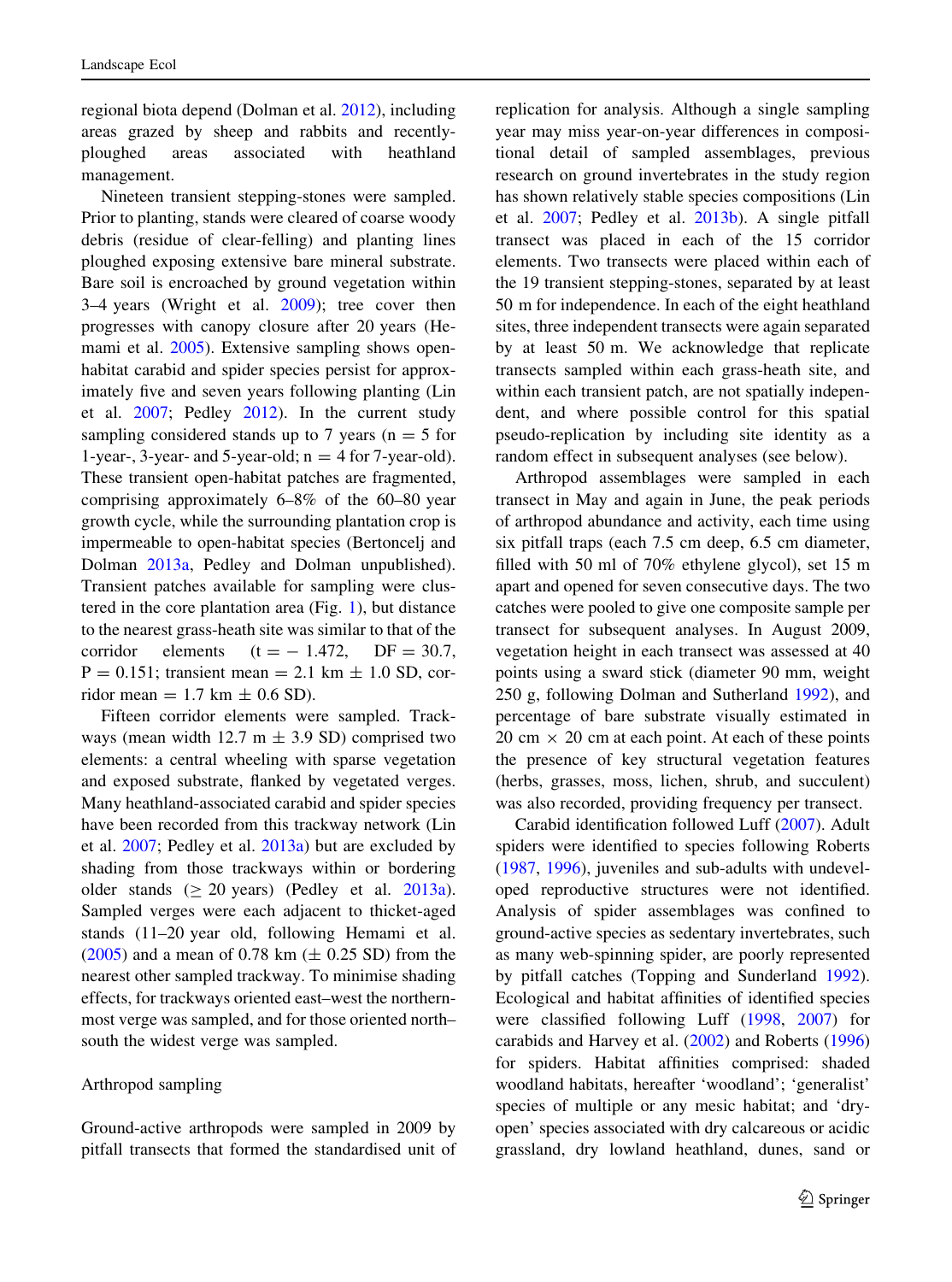gravel pits. Open habitat connectivity elements therefore provide potential habitat for these 'dry-open' species that are excluded from (unable to percolate through) the closed-canopy forest matrix, but their presence depends on colonisation following dispersal.

## Life history traits

Potential ecological factors that may determine assemblage responses to habitat elements were selected. We considered the life history traits of dispersal ability and foraging type (Pedley and Dolman [2014](#page-15-0)) for which published information was available at the individual species level (Online Resource 1). To ensure ordinal variables had a useable number of species per category, uncommon subcategories were merged into broader classes. For spiders, aerial dispersal by ballooning (passively floating on silk threads) is considered effective for both short- and long-distance dispersal to colonise suitable habitat (Duffey [1998](#page-13-0); Bell et al. [2005](#page-13-0)). Following Lambeets et al. ([2008\)](#page-14-0) and Langlands et al. [\(2011](#page-14-0)), we assigned spider species as ballooners according to the review by Bell et al. [\(2005](#page-13-0)). Carabid dispersal ability was assessed by wing morphology following Barbaro and van Halder ([2009\)](#page-13-0), with species exhibiting well-developed wing structures (macropterous) considered effective aerial dispersers, relative to those with rudimentary wing development (brachypterous). Wing-dimorphism (species with both long- and short-winged forms) was classified separately and is considered to provide dispersal advantages over brachypterous species, especially in temporally- and spatially-heterogeneous landscapes (Kotze and O'Hara [2003\)](#page-14-0).

## Analysis

Spiders and carabids were analysed separately, considering composite samples from individual transects. All analyses were carried out using the R statistical software (R Development Core Team [2018\)](#page-15-0). Sampling efficiency was compared between landscape elements using sample-size based rarefaction curves calculated using the iNext package (Hsieh et al. [2016](#page-14-0)). Assemblage composition was visualised using non-Metric Multidimensional Scaling (NMDS) performed on a matrix of Bray–Curtis dissimilarities of abundance data (square root transformed and Wisconsin

double standardisation) using the vegan package in R (Oksanen et al. [2018](#page-15-0)). Habitat structure variables were tested for association with community composition (NMDS) using the envfit function in vegan.

Arthropod assemblage composition was compared among core patches, corridors, and transient steppingstones by multivariate Generalised Linear Models (GLMs) implemented in the mvabund package (Wang et al. [2012\)](#page-15-0) using likelihood-ratio-tests with a negative binomial error distribution.

Richness and aggregate abundance of dry-open, generalist and woodland species were compared between landscape elements using Generalised Linear Mixed Models (GLMM). Site (stand, trackway or heath site) was included as a random effect as transects in corridors may capture greater beta diversity than replicates (separated by  $\geq$  50 m) within individual grass-heaths or transient stepping-stones. Models used Poisson or negative binomial error as appropriate, with landscape element means compared by Tukey pairwise comparisons. GLMMs were implemented in R using the glmer and glmmabmb functions from the packages lme4 (Bates et al. [2015](#page-13-0)) and glmmADMB.

Linkages within trait data (across species) were examined by a Principal Coordinates Analysis (PCoA) applied to a trait-dissimilarity matrix (traits as variables, species as samples), using the Gower coefficient (Gower [1971\)](#page-14-0) using the vegan package. The Gower coefficient was used as it handles mixed data types (nominal, ordinal or continuous—here standardised to zero mean and unit variance). Associations among traits were visualised by plotting trait vectors (from Spearman rank correlation in relation to the first two PCoA ordination axes) following Langlands et al. [\(2011](#page-14-0)); species habitat affinities were examined to visualise correlations with species traits. Species were also grouped by family (spiders) or tribe (carabids) to allow a qualitative examination of taxonomic influence in trait space. Phylogenetic character analysis was not possible due to unresolved phylogeny of both the spider and carabid assemblages.

Trait-specific responses to habitat types were analysed using fourth-corner analysis (Dray and Legendre [2008\)](#page-13-0) that tests the link between all combinations of species traits and environmental attributes (here: core patch, corridor and transient landscape elements). By re-sampling three data matrices this approach indirectly relates matrix 'R' (environmental attributes  $\times$  site) to matrix 'Q' (trait  $\times$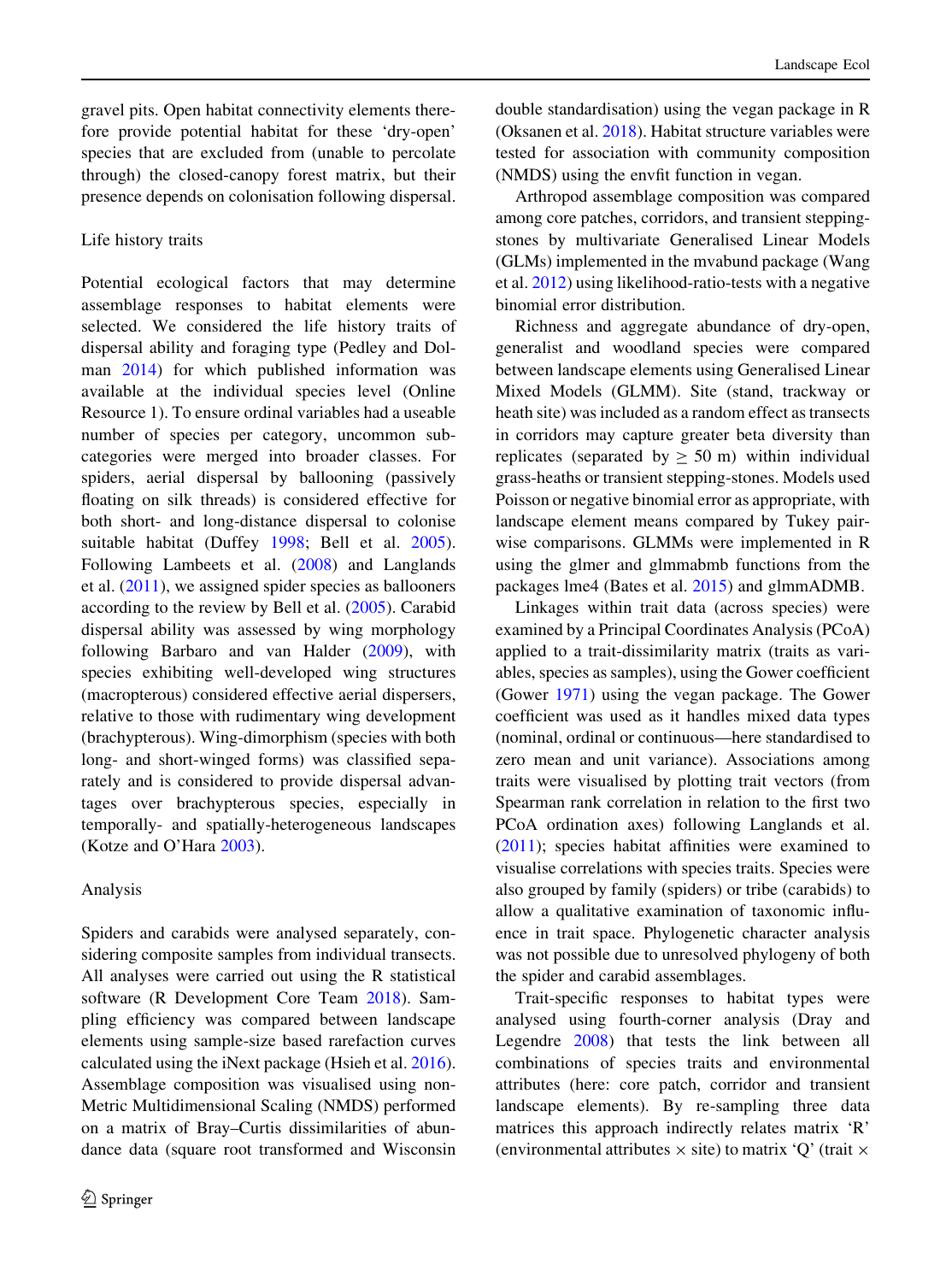species), via matrix 'L' (species-abundance  $\times$  site). The fourth-corner procedure uses a generalised statistic  $S_{RLQ}$  that is equivalent to the Pearson correlation coefficient r when trait (Q) and environment (R) variables are quantitative, to  $\chi^2$  when both sets are qualitative, and to the correlation ratio  $n<sup>2</sup>$  for mixed data (Dray and Legendre [2008](#page-13-0)).

The observed strength of linkage among traits and environmental attributes is assessed against that which may arise by chance, with null models determined by the observed structure of data matrices, using randomisation and permutation (Dray and Legendre [2008\)](#page-13-0). Permutation Model 1 was used to test the null hypothesis that R is not linked to Q, by examining links between fixed species traits and fixed site characteristics. This model randomises species' relative to site characteristics (permuting within each column of matrix L), but does not re-sample either the species-trait (matrix Q) or environment-site (matrix R) relations; appropriate (Dray and Legendre [2008](#page-13-0)) as traits were determined from the literature not empirical sampling, while the environment matrix was classified a priori. Prior to analysis, arthropod abundance data were square root transformed to reduce the effect of dominant species. We conducted the analysis first on all recorded species, then separately on only those associated with dry-open habitats, and finally for the subset of species recorded on grass-heath sites. Fourth-corner analyses were calculated with 9999 permutations, adjusted using false discovery rate correction procedures that account for repeated testing, using the ade4 package (Dray and Dufour [2007](#page-13-0)).

### Results

We identified 3660 carabid individuals from 70 species and 12,483 spiders from 115 species, of which 11,521 spiders from 60 ground-active species were considered in analyses. Pitfall trapping within each landscape element effectively represented carabids and ground-spiders with species accumulation curves approaching asymptotes (Online Resource 2).

Carabid and spider assemblages were also successfully represented in ordination space using NMDS (stress: 0.21 and 0.19 respectively). Both carabid and spider composition (Fig. [2\)](#page-7-0) differed significantly between each of the three landscape elements (mvabund GLMs: deviance  $= 758.9$ ,  $P < 0.001$ ; deviance  $= 817.8$ ,  $P \lt 0.001$  respectively; paired comparisons all  $P < 0.001$ ). For carabids, assemblages of core patches were distinct on NMDS axis one, while transient and corridor carabid composition differed from each other on axis two (Fig. [2\)](#page-7-0). Similarly for spider assemblages, axis one separated core patches from both connectivity elements while axis two again separated transient and corridor elements (Fig. [2](#page-7-0)) though to a lesser extent than for carabids.

For both arthropod groups, assemblage composition was significantly associated with all habitat structure variables (Fig. [2,](#page-7-0) Online Resource 3). Heath sites and assemblages were characterised by greater representation of lichens, succulents, bare ground and short swards; transient patches had taller vegetation, while corridors had greater cover of herbs, shrubs and grasses than transient elements (Fig. [2](#page-7-0), Online Resource 3).

Arthropod species associated with dry-open habitats occurred across all three landscape elements. For dry-open carabids, mean species richness per sample was similar between core patches and both types of connectivity element, although their aggregate abundance was lower in corridors (Fig. [3,](#page-8-0) Online Resource 4). Rarefaction showed cumulative richness of dryopen carabids did not differ between core patches, corridors or transient patches (Online Resource 2). For dry-open spiders, mean richness per sample was similar between transient elements and core patches but lower in corridors, while abundance was lower in transient patches than core patches and was again lowest in corridors. Cumulative richness of specialist spiders was also significantly lower in corridors (Online Resource 2). Whilst core patches were dominated by dry-open species, both types of connectivity elements had greater representation of generalist and woodland species. For generalists, mean abundance and richness per sample were similar between transient and corridor elements for both taxa, with generalists particularly dominant in spider assemblages (Fig. [3](#page-8-0)). Rarefaction showed similar rates of species accumulation of generalists across elements for both taxa (Online Resource 2). Species associated with woodland were particularly scarce in the open grass-heath sites (with only two woodland spider individuals and 33 woodland carabid individuals recorded), but contributed to assemblages in both connectivity elements, with woodland spiders having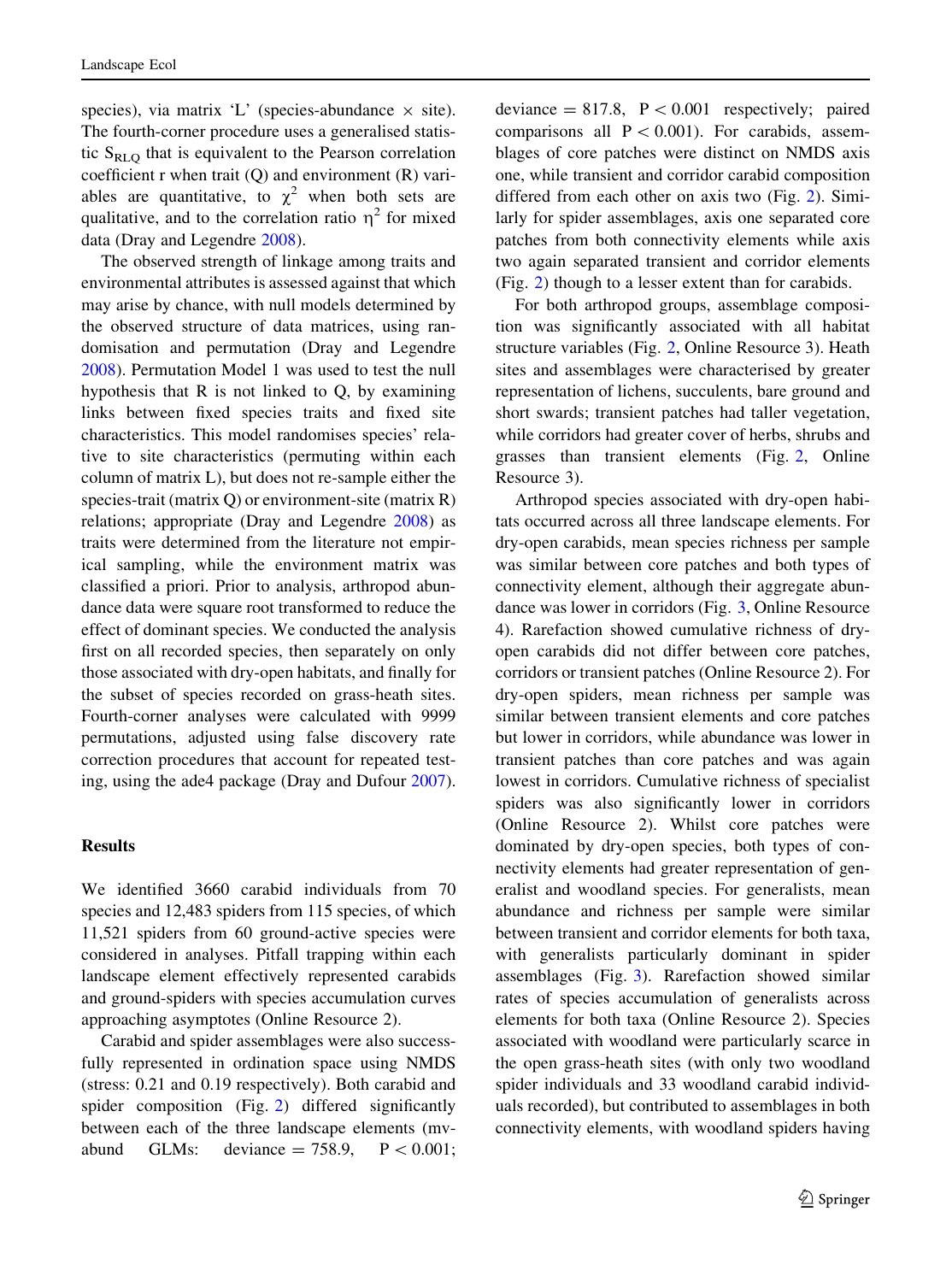<span id="page-7-0"></span>



represent stronger association with species ordination. Online Resource 3 gives the vector,  $R^2$  and p-value for each

Fig. 2 Non-metric multi-dimensional scaling (NMDS) ordination of ground-active carabid and spider assemblages  $(s$ tress  $= 0.21$  and 0.19 respectively). Open circles represent sampled transects and shaded ellipses the 95% confidence intervals of habitat element centroids. Significant habitat

greater mean abundance and richness in corridors than transient patches (Fig. [3](#page-8-0)).

## Inter-relationship among traits

The first two axes of the PCoA represented 57.9% and 60.8% of the variation in traits among carabid and spider species respectively (Fig. [4,](#page-9-0) Online Resource 5), indicating inter-correlation among traits in each case. For carabids, PCoA axis one was positively associated with larger body size, brachypterous wing morphology and carnivorous feeding, and negatively associated with inter-correlated traits of herbivory and macroptery. Carabids associated with dry-open habitat were negatively related with PCoA axis one and positively with axis two, habitat generalists were negatively related with axis two. Distribution of carabid tribes within the PCoA suggested some phylogenetic pattern, with herbivory only found in the Zabrini (Amara and Curtonotus) and Harpalini (Harpalus, Bradycellus, Ophonus), which tended to be macropterous and mainly associated with dry-open habitats. Wing morphology was not strongly phylogenetically conserved in remaining carabid tribes.

For spiders, PCoA axis one was positively associated with ambush hunting and habitat generalists and

negatively associated with dry-open habitat association and a running hunting strategy. Spider PCoA axis two was positively associated with strongly intercorrelated traits of running hunting strategy and larger body size, and with flight dispersal, and was negatively associated with woodland habitat association and a stalking hunting strategy. The spider PCoA showed clustering of the main families (Fig. [4\)](#page-9-0). The large, running hunters of the families Lycosidae, Gnaphosidae and Clubionidae were grouped towards the upper part of the ordination, but varied along axis one between species associated with dry-open habitats (in the upper-left of the ordination) and generalist species (upper right). Thomisidae, Theridiidae and Salticidae, were associated with ambush and stalking hunting strategies (lower part of the ordination) and

## Species traits among landscape elements

woodland-associated species.

environmental variable

Fourth corner analysis revealed substantial differences in the trait composition of assemblages between the three landscape elements. Of the seven carabid and five spider traits tested, most correlated significantly with at least one landscape element (Table [1\)](#page-9-0). Notably,

tended to be smaller-bodied and habitat generalist or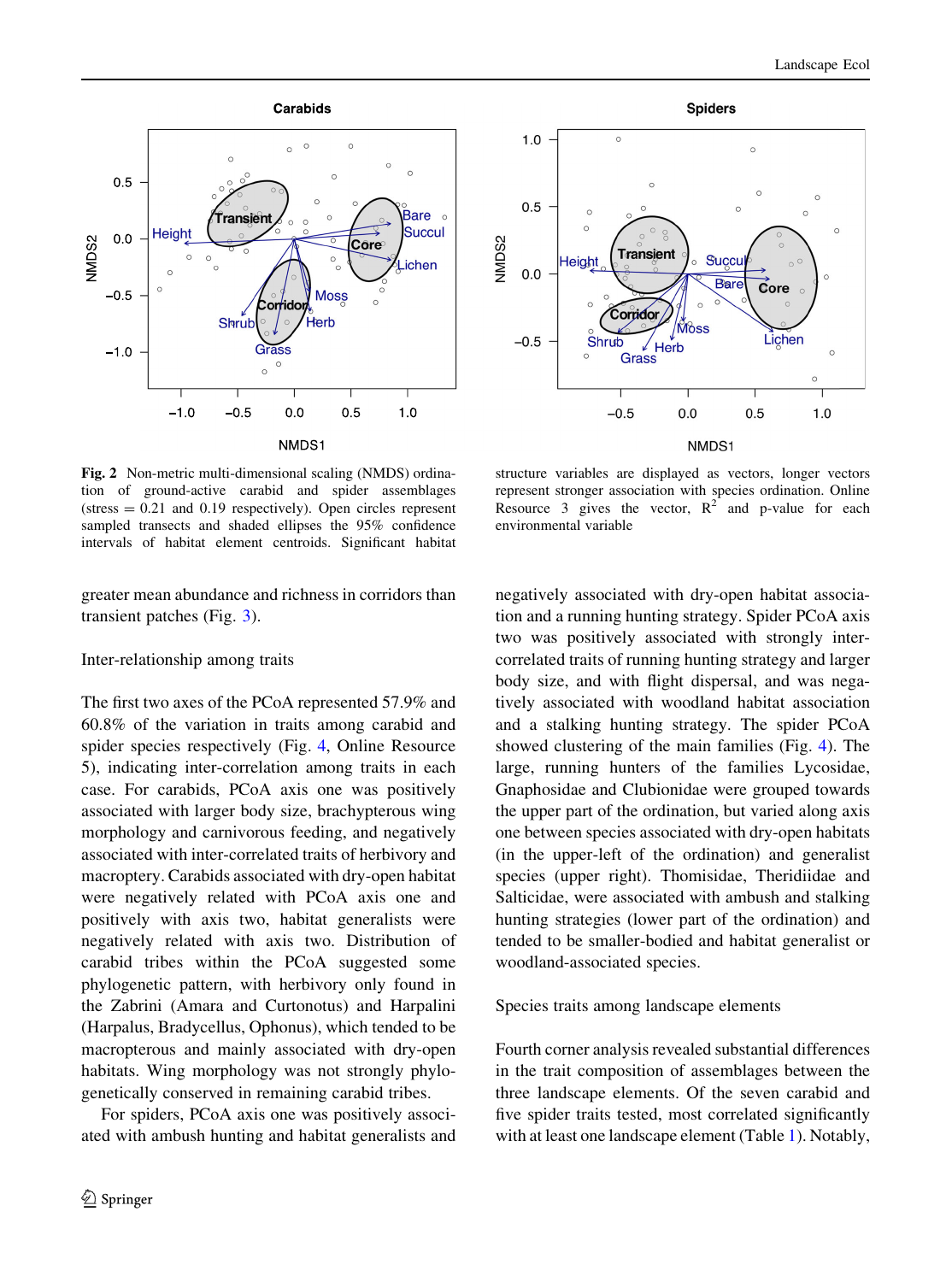<span id="page-8-0"></span>

Fig. 3 Mean  $(\pm S$ E) of ground-active carabid and spider abundance and species richness shown separately for generalist, woodland-associated and dry-open habitat specialists, across three landscape elements. Means are calculated from standardized pitfall trap transects where each sample represents a

all traits that significantly correlated with transient and corridor elements showed an opposite direction of correlation between these connectivity element types. Both carabid and spider assemblages in transient patches were correlated significantly with larger body size. Transient patches were also positively correlated with a carnivorous diet for carabids and with a running-hunting strategy for spiders. Importantly,



composite of two sampling periods. Means that share a superscript (homogenous sub-sets, **a–c**) do not differ significantly (Tukey pairwise comparisons,  $P > 0.05$ ). Online Resource 4 gives model statistics, P values and means for each comparison

traits conveying an increasing dispersal ability by flight (carabid macroptery) or aerial drift (spider ballooning) were not positively correlated with either type of connectivity element. For carabids, macroptery was negatively correlated with corridors, while for spiders ballooning was negatively correlated with transient elements. Wing-dimorphism for carabids was positively correlated with corridors and core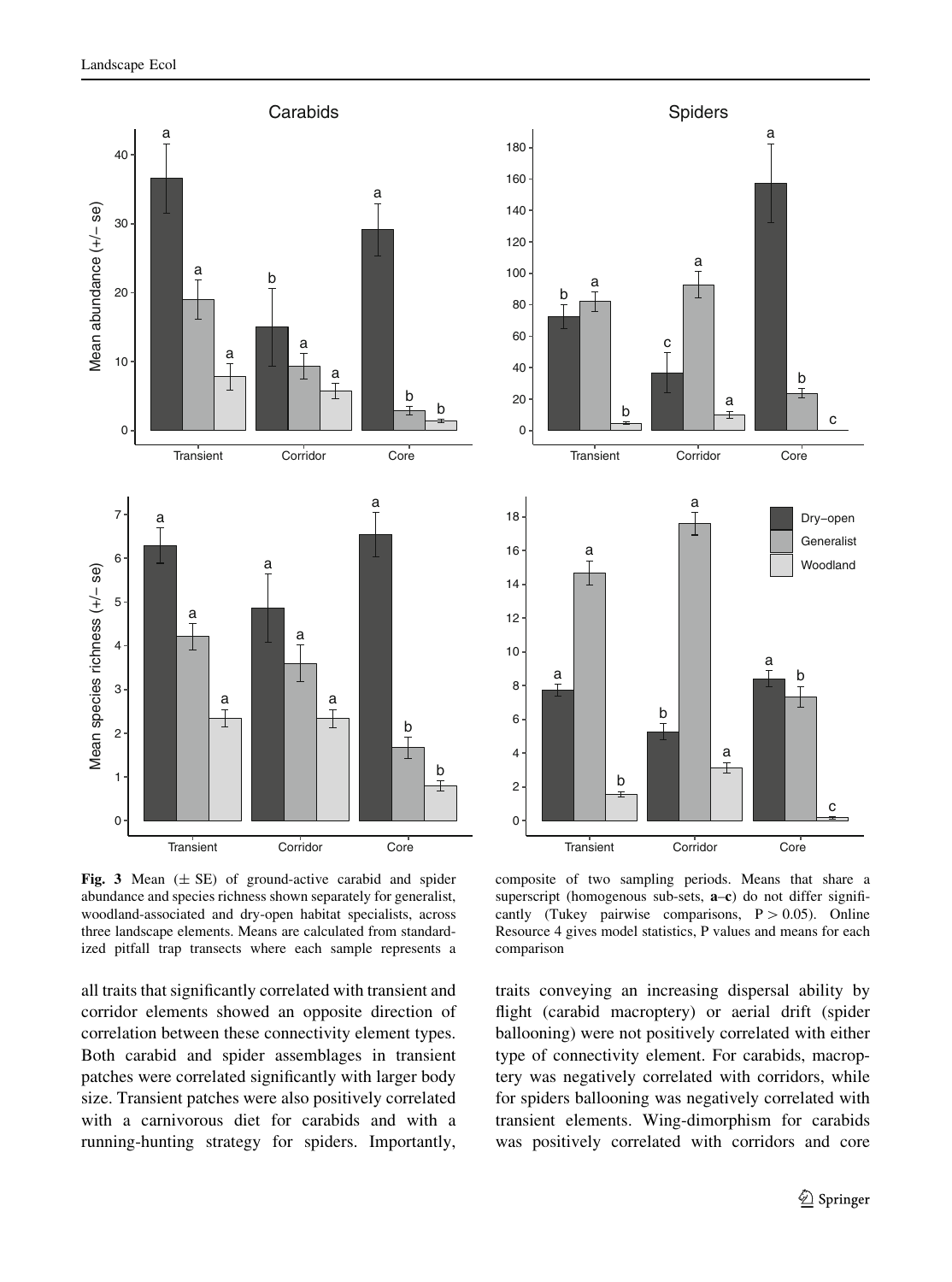<span id="page-9-0"></span>



Fig. 4 Principal coordinate analysis (PCoA) showing associations among ten traits of 69 carabid species and eight traits of 59 spider species. Trait vectors represent the Spearman

correlations, with the length and direction indicating the relationship with composite PCoA axes (see Online Resource 1 for trait details and Online Resource 5 for trait loadings)

| <b>Table 1</b> Fourth-corner test<br>results in which different                                                                |                      | Carabid—all species |          |            | Carabid-dry-open |          |            |
|--------------------------------------------------------------------------------------------------------------------------------|----------------------|---------------------|----------|------------|------------------|----------|------------|
| landscape elements are<br>related to species traits (see<br>Online Resource 1 for trait<br>details)                            |                      | Transient           | Corridor | Core patch | Transient        | Corridor | Core patch |
|                                                                                                                                | Body size            | $^{+}$              |          |            | $^{+}$           |          |            |
|                                                                                                                                | Carnivorous          | $^{+}$              |          |            |                  | $^{+}$   |            |
|                                                                                                                                | Herbivorous          |                     |          | $^{+}$     | $^{+}$           |          |            |
|                                                                                                                                | Omnivorous           |                     |          |            |                  |          |            |
|                                                                                                                                | Macropterous         |                     |          |            | $^{+}$           |          |            |
|                                                                                                                                | <b>Brachypterous</b> |                     |          |            |                  | $^{+}$   | $^{+}$     |
|                                                                                                                                | Wing-dimorphic       |                     | $^{+}$   | $^{+}$     |                  |          |            |
|                                                                                                                                |                      | Spiders—all species |          |            | Spiders—dry-open |          |            |
|                                                                                                                                |                      | Transient           | Corridor | Core patch | Transient        | Corridor | Core patch |
|                                                                                                                                | Body size            | $^{+}$              |          |            | $^{+}$           |          |            |
| Fourth-corner analysis used<br>permutation Model 1 and<br>9999 permutations (see<br>Online Resource 6 for<br>model statistics) | Running hunter       | $\hspace{0.1mm} +$  |          |            | $^{+}$           |          |            |
|                                                                                                                                | Ambush hunter        |                     |          | $^{+}$     |                  |          |            |
|                                                                                                                                | Stalking hunter      |                     |          |            |                  |          |            |
|                                                                                                                                | Flight (ballooning)  |                     |          | $^{+}$     |                  |          | $^{+}$     |

patches, but negatively correlated with transient elements. Trait correlations tended to be reversed between core patches and transient elements; for example, small-bodied herbivorous carabids and small-bodied ambush-hunting spiders were correlated with core patches.

When considering only those species associated with dry-open habitats, several important trait-habitat correlations were apparent. For dry-open carabids, corridors were correlated with a carnivorous diet and lack of flight dispersal (brachyptery), while transient elements were correlated with large-bodied, herbivores with flight dispersal (Table 1). For dry-open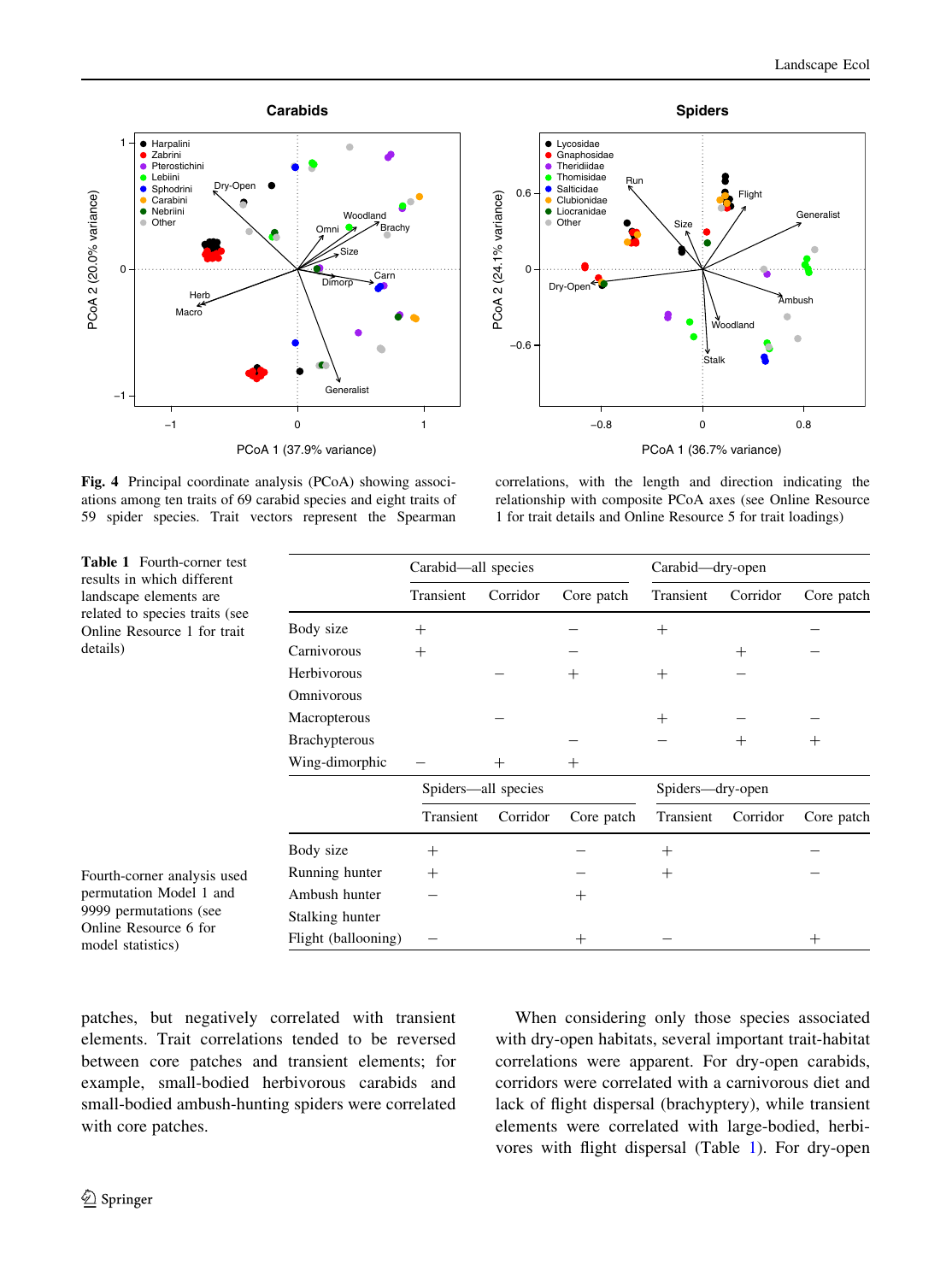habitat spiders, transient elements were again correlated with large, running hunters lacking ballooning dispersal, while corridors were not correlated with particular traits. Finally, restricting fourth-corner procedures to only species recorded in core patches did not provide any addition correlations for either taxa (Online Resource 6) with results largely consistent to previous analyses of the entire assemblage.

## Discussion

Ground-active carabid and spider assemblages in core patches, transient stepping-stones and corridor connectivity elements differed in both species composition and trait representation, suggesting filtering by traits. Consequently connectivity elements differed in functional composition, both from each other and from the remaining grass heaths, but nevertheless increased beta diversity at the landscape-scale and supported obligate dry-open habitat species characteristic of core patches of grass heath. While corridors contained far fewer dry-open individuals than core patches, transient stepping-stone elements had similar mean dryopen richness to that in core patches. Our data on trait filtering did not resolve to generalised colonisation hypotheses that cut across these two taxa, due to differences between beetles and spiders in dispersal mechanisms and also their patterns of associations among traits. However, patterns regarding habitat association, generalist domination of connectivity elements, and increased species diversity in connectivity elements were consistent with our predictions (P3), while dispersal, habitat structure (patch quality) and edge effects (patch configuration) all appeared to influence differences in trait composition between elements.

Assemblage composition among landscape elements

We predicted that generalist species would dominate the connectivity elements and that richness and abundance would be greater in these patches, as expected from edge- and ecotone-effects. We found that generalist species made up a large proportion of the carabid assemblage and dominated spider assemblages, in both types of connectivity elements, with greater overall species richness of both taxa than in

core patches of grass heath habitat. While both types of connectivity element also contained significant numbers of specialist carabids, core patches contained few species that were not specialists of dry-open habitat. Our results are consistent with others that find generalist species resilient to landscape change and dominant in disturbed or human-altered landscapes (Robinson and Sutherland [2002](#page-15-0); Ewers and Didham [2008;](#page-13-0) Smith et al. [2015](#page-15-0)). As generalist species tend to be those associated with invasions and also better able to cope with changing, fragmented and disturbed ecosystems (Marvier et al. [2004](#page-14-0)), large numbers of generalists may be considered a concern for the conservation of natural and semi-natural assemblages.

Compositional edge effects are well known for forest boundaries (Downie et al. [1996](#page-13-0); Muff et al. [2009;](#page-15-0) Campbell et al. [2011](#page-13-0); Kowal and Cartar [2012](#page-14-0)); Ewers and Didham ([2008\)](#page-13-0) found increased beetle diversity at forest/grassland boundaries with compositional differences extending over 1 km. The greater richness of generalist and woodland-associated species within our corridor and transient elements, than in core patches, may partly be attributable to an influx of 'vagrants' from the adjacent matrix. Inflated species richness in narrow and small habitat patches is well documented for invertebrates (Halme and Niemela [1993;](#page-14-0) Driscoll and Weir [2005](#page-13-0)). Webb and Hopkins [\(1984](#page-15-0)) found that small heathland fragments supported greater invertebrate richness than larger intact sites, while Halme and Niemela [\(1993](#page-14-0)) found similar patterns in carabids inhabiting small forest fragments in Finland. In the current study it is likely that the narrow shape of corridors and the relatively small size of transient elements (and hence large edge ratios), favoured the incursion of woodland and generalist species from the matrix.

However, the greater species richness in connectivity elements also reflects the greater structural heterogeneity of habitats within these elements (Bieringer et al. [2013](#page-13-0)), not just edge-incursion ('spill-over') from the matrix. Both types of connectivity element contained a juxtaposition of: open micro-sites with bare disturbed mineral soil (trackway wheelings and ploughed planting rows), taller grassy herbaceous vegetation (trackway verges and baulks between planting rows) and woody ecotones at their margins, providing opportunities for species associated with these individual habitats but also those requiring micro-habitat juxtaposition and mosaics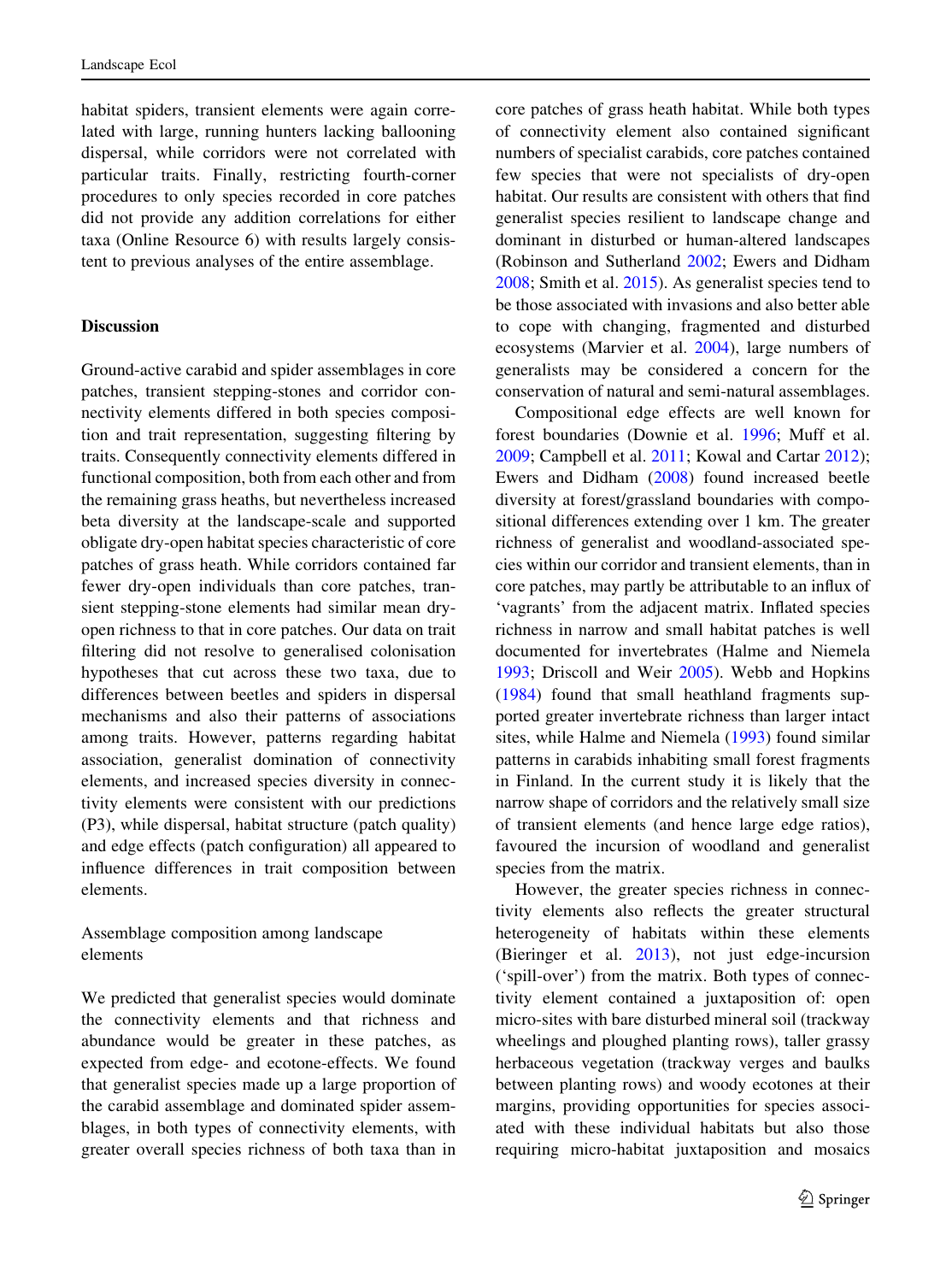(Dolman et al. [2012](#page-13-0)). Similarly, Driscoll and Weir [\(2005](#page-13-0)) found linear strips of Australian mallee habitat were species-rich due to both 'strip-specialists' and matrix species. Assemblages in the core patches of grass heath habitat may represent not so much a pristine reference sample, but a sub-set of the landscape-wide biota filtered to exclude generalist and woodland associated species. This reflects the historic development of heathland from degraded pasture-woodland (Fuller et al. [2017\)](#page-13-0).

Importantly, we found that the ground-active carabid and spider assemblages in connectivity elements were significantly different to each other as well as to assemblages of core patches. Although generalist abundance and richness did not differ between transient stepping-stones and corridor elements for either arthropod group, the mean richness and abundance of specialist dry-open associated arthropods was greater in transient stepping-stone elements than in corridors. For spiders, both mean (per sample) and cumulative (measured through rarefaction) specialist richness were similar between transient elements and core patches, but significantly lower in corridors. This is despite an expectation of efficient dispersal in linear elements with resistant (i.e. internally reflecting) borders set in a 'hard' matrix (i.e. one that is unlikely to provide dispersal or breeding habitat for target species) (Baum et al. [2004](#page-13-0); Ockinger and Smith [2008](#page-15-0); Bertoncelj and Dolman [2013b\)](#page-13-0). This is also contrary to findings for a Hempiteran species, where in a soft (low-resistance) matrix, both corridors and stepping stones significantly improved connectivity, but in a hard matrix stepping-stone elements did not improve dispersal over non-connected controls (Baum et al. [2004\)](#page-13-0). Despite the expectation of greater ease of colonisation along linear elements in a non-permeable matrix, other mechanisms may contribute to the greater abundance of specialist dry-open associated species in transient stepping-stones. First, although corridors are often conceptualised as conduits for individual movement and colonisation between habitat patches, diffuse resident populations may breed and disperse by percolation over several generations. Second, the larger transient patches, with reduced shading by adjacent forest and extensive disturbed mineral soil, may have provided greater habitat suitability for specialists than provided by corridors. Third, the larger size of transient patches relative to

narrow corridors may have facilitated their colonisation by aerial-dispersing species.

## Trait filtering

We predicted that assemblages developing in transient patches of open habitat would be represented by smallbodied, aerial-dispersing species, whereas corridors would be dominated by large-bodied, active-hunters. Trait correlations were in fact opposite to this prediction. However, while small body size and traits conveying greater dispersal ability were not more prevalent in transient patches overall; when analyses were confined to specialists of dry-open habitat (that are excluded from and do not percolate through the matrix), flight dispersal significantly correlated with transient elements for carabids. Where a significant trait correlation was detected with both corridor and transient elements, these were in opposing directions, indicating differential filtering of assemblages in these connectivity elements.

Differences in dispersal trait correlations were evident between the two arthropod groups and no consistent functional response to either connectivity type was found. The ability to disperse aerially is seen as a key trait for insects colonising unstable habitat (Roff [1990;](#page-15-0) Ribera et al. [2001\)](#page-15-0) and ballooning spiders are often considered early colonists to newly-opened or disturbed habitat, such as after volcanic eruptions (Crawford et al. [1995\)](#page-13-0) or in agricultural fields (Nyffeler and Sunderland [2003](#page-15-0); Schmidt and Tscharntke [2005\)](#page-15-0). Prevalence of aerial dispersal was only significantly greater in core patches for spiders and in transient patches for dry-open carabids. The findings for dry-open carabids are consistent with results in other systems (Gobbi et al. [2007](#page-14-0); Moretti and Legg [2009;](#page-15-0) Wamser et al. [2012](#page-15-0)). Moretti and Legg ([2009\)](#page-15-0) reported large, highly-mobile insects respond to disturbance caused by regular winter fires, while Gobbi et al. ([2007\)](#page-14-0) found that younger sites with less stable soil conditions favouring greater representation of winged carbids in an alpine glacial chronosequence. In our long-lived corridors, dry-open carabids consisted of flightless carnivorous carabids, consistent with results from other stable or linear connectivity elements (Ribera et al. [2001;](#page-15-0) Wamser et al. [2012](#page-15-0)).

While disturbed and early-successional habitats have greater representation of flight capable species (Gutierrez and Menendez [1997](#page-14-0); Ribera et al. [2001](#page-15-0);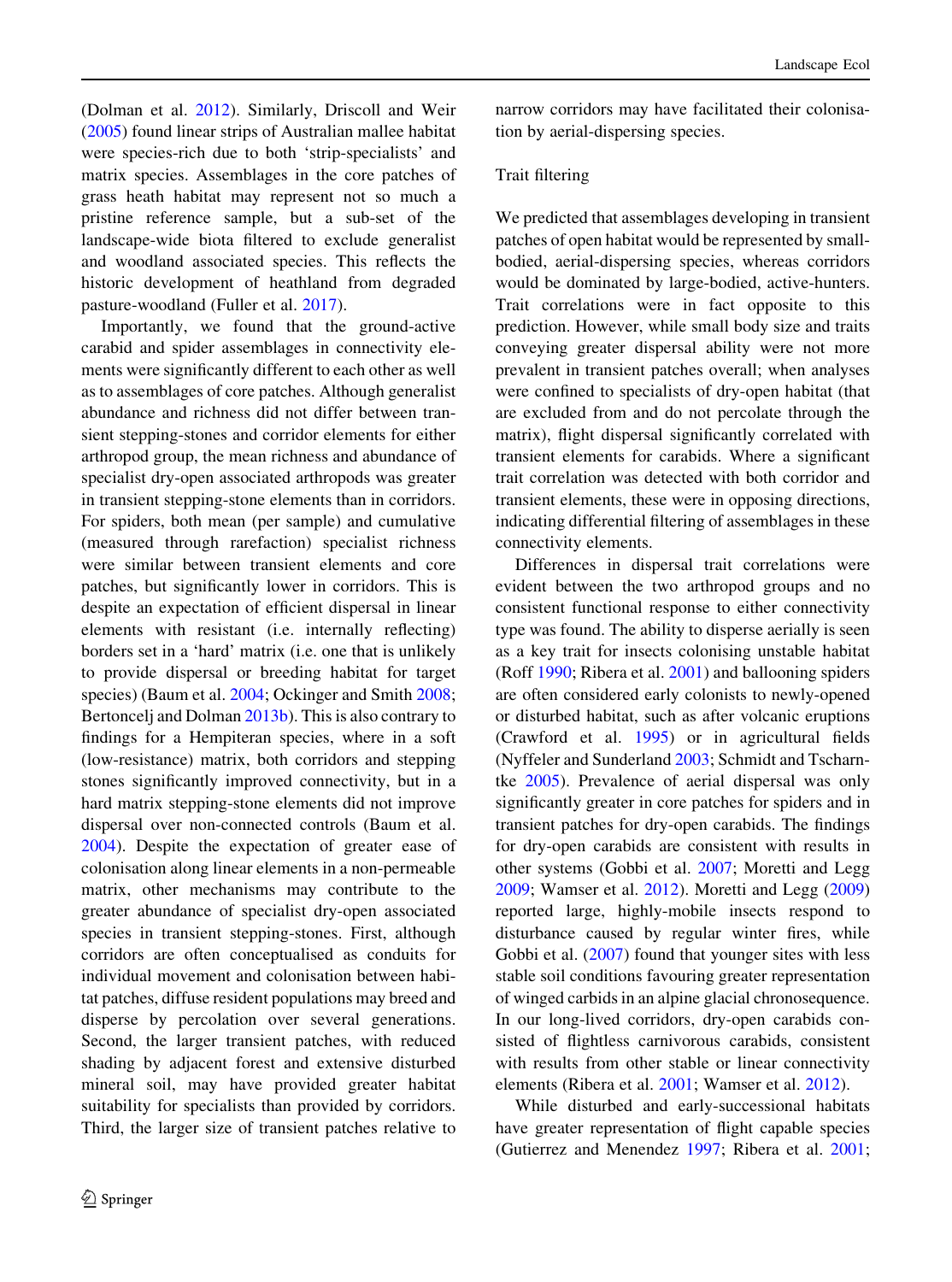Pedley and Dolman [2014](#page-15-0)), landscape configuration may also influence species distributions at the regional scale. Negative correlation of ballooning capable spiders with transient stepping-stone elements may in part be due to fragmentation of suitable habitat; with passive dispersal representing a high-risk strategy for narrow-niche species in fragmented landscapes. Bonte et al. [\(2003b](#page-13-0)) showed that specialist xerophilic spiders in fragmented sand dune habitat were less likely to balloon than habitat generalists. We found generalists were associated with flight dispersal for spiders but not for carabids, although brachyptery was associated with woodland carabid species, as expected by affinity of flightless species to more stable habitats (Ribera et al. [2001](#page-15-0); Pedley and Dolman [2014](#page-15-0)).

For local dispersal, terrestrial movement alone may be sufficient for many ground-active species (Samu et al. [2003;](#page-15-0) Brouwers and Newton [2009\)](#page-13-0). In the current study, large carabids and spiders were correlated with transient stepping-stone elements but not corridors, even when analysis was restricted to dryopen specialists. Results of a systematic review by Brouwers and Newton [\(2009](#page-13-0)) showed that larger carabids covered more ground per day than small species, likely due to both greater food requirements (Lovei and Sunderland [1996\)](#page-14-0) and greater movement capability. Kormann et al. ([2015\)](#page-14-0) also found larger arthropods tended to benefit more from increased landscape connectivity, in the form of more closelyclustered grassland fragments, than did smaller species. For spiders, larger body size was associated with running hunters, of which Lycosidae made up the majority of the sampled assemblage. These running hunters have potential terrestrial dispersal distances of several hundred metres over a lifetime, with daily ranges recorded between 2-50 m (Kiss and Samu [2000;](#page-14-0) Bonte et al. [2003a](#page-13-0), [2007](#page-13-0)). Such lifetime distances combined with high daily actively rates may explain the positive correlation of running hunters with transient patches, compared to less active hunting strategies (ambush and stalking) that are associated with smaller body size in spiders.

## Conclusions

Concepts introduced through the theory of island biogeography and metapopulation dynamics suggest increasing habitat fragmentation will restrict species

with poor dispersal to persistent refuges, while those with enhanced dispersal ability can take advantage of transient and connecting habitat elements. In the plantation landscape studied here, we found that the assemblages in core patches, corridors and transient stepping-stones were dissimilar in terms of both species' composition and trait representation. Nevertheless, transient elements supported similar richness of characteristic dry-open associated specialists for which remnant heaths are designated. Dry-open habitat species in these transient patches were predominately large running spiders and large herbivorous carabids. However, dispersal strategies for these two arthropod groups were likely very different. In contrast, narrow linear corridors were less favourable to the open heathland assemblage, with spiders dominated by generalists. To provide connectivity for lessmobile species and taxa, corridors should reduce edgerelated effects, as wider higher-quality corridors are likely to support more specialist species (Lees and Peres [2008;](#page-14-0) Pedley et al. [2013a\)](#page-15-0). Carabids' ability for directional flight, compared to spiders' passive ballooning, may explain their greater ability to take advantage of transient connectivity elements within complex landscapes. Contrasts between carabids and spiders in their response to landscape configuration, emphasise the need for assessments to examine multiple taxa before making generalisations. Dispersal corridors and transient stepping-stones provided different trait and functional composition and were not interchangeable in this system.

Acknowledgements We are grateful to Neal Armour-Chelu for logistical help, the Forestry Commission for study permission and Natural England, Elveden Estate, Forest Heath District Council, Norfolk Wildlife Trust, and Suffolk Wildlife Trust for access to heathland sites. Funding was provided by the Natural Environment Research Council, Suffolk Biodiversity Partnership and the Suffolk Naturalists' Society.

Open Access This article is licensed under a Creative Commons Attribution 4.0 International License, which permits use, sharing, adaptation, distribution and reproduction in any medium or format, as long as you give appropriate credit to the original author(s) and the source, provide a link to the Creative Commons licence, and indicate if changes were made. The images or other third party material in this article are included in the article's Creative Commons licence, unless indicated otherwise in a credit line to the material. If material is not included in the article's Creative Commons licence and your intended use is not permitted by statutory regulation or exceeds the permitted use, you will need to obtain permission directly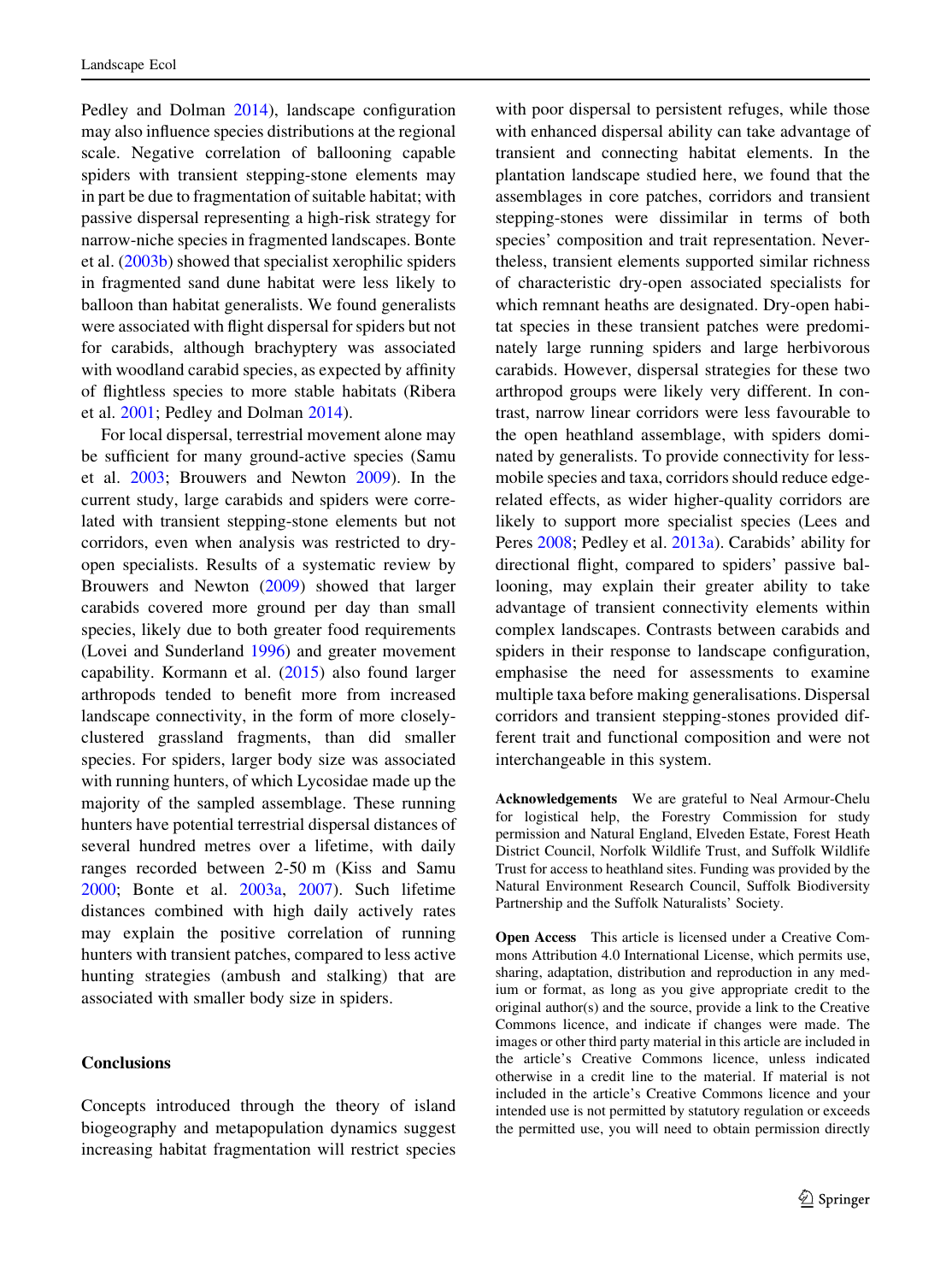<span id="page-13-0"></span>from the copyright holder. To view a copy of this licence, visit <http://creativecommons.org/licenses/by/4.0/>.

#### References

- Albert CH, Rayfield B, Dumitru M, Gonzalez A (2017) Applying network theory to prioritize multispecies habitat networks that are robust to climate and land-use change. Conserv Biol 31:1383–1396
- Amarasekare P, Possingham H (2001) Patch dynamics and metapopulation theory: the case of successional species. J Theor Biol 209:333–344
- Barbaro L, van Halder I (2009) Linking bird, carabid beetle and butterfly life-history traits to habitat fragmentation in mosaic landscapes. Ecography 32:321–333
- Bates D, Machler M, Bolker BM, Walker SC (2015) Fitting linear mixed-effects models using lme4. J Stat Softw 67:1–48
- Baum KA, Haynes KJ, Dillemuth FP, Cronin JT (2004) The matrix enhances the effectiveness of corridors and stepping stones. Ecology 85:2671–2676
- Beier P, Noss RF (1998) Do habitat corridors provide connectivity? Conserv Biol 12:1241–1252
- Bell JR, Bohan DA, Shaw EM, Weyman GS (2005) Ballooning dispersal using silk: world fauna, phylogenies, genetics and models. Bull Entomol Res 95:69–114
- Bennett AF (2003) Linkages in the landscape: the role of corridors and connectivity in wildlife conservation, 2nd edn. IUCN, Gland
- Bertoncelj I, Dolman PM (2013a) Conservation potential for heathland carabid beetle fauna of linear trackways within a plantation forest. Insect Conserv Divers 6:300–308
- Bertoncelj I, Dolman PM (2013b) The matrix affects trackway corridor suitability for an arenicolous specialist beetle. J Insect Conserv 17:503–510
- Bieringer G, Zulka KP, Milasowszky N, Sauberer N (2013) Edge effect of a pine plantation reduces dry grassland invertebrate species richness. Biodivers Conserv 22:2269–2283
- Bonte D, Lens L, Maelfait JP, Hoffmann M, Kuijken E (2003a) Patch quality and connectivity influence spatial dynamics in a dune wolfspider. Oecologia 135:227–233
- Bonte D, Van Belle S, Maelfait JP (2007) Maternal care and reproductive state-dependent mobility determine natal dispersal in a wolf spider. Anim Behav 74:63–69
- Bonte D, Vandenbroecke N, Lens L, Maelfait JP (2003b) Low propensity for aerial dispersal in specialist spiders from fragmented landscapes. Proc R Soc Lond B 270:1601–1607
- Brouwers NC, Newton AC (2009) Movement rates of woodland invertebrates: a systematic review of empirical evidence. Insect Conserv Divers 2:10–22
- Campbell RE, Harding JS, Ewers RM, Thorpe S, Didham RK (2011) Production land use alters edge response functions in remnant forest invertebrate communities. Ecol Appl 21:3147–3161
- Chetkiewicz CLB, Clair CCS, Boyce MS (2006) Corridors for conservation: Integrating pattern and process. Annu Rev Ecol Evol Syst 37:317–342
- Crawford RL, Sugg PM, Edwards JS (1995) Spider arrival and primary establishment on terrain depopulated by volcanic eruption at Mount St-Helens, Washington. Am Midl Nat 133:60–75
- DEFRA (2018) A green future: our 25 year plan to improve the environment. DEFRA, London
- Damschen EI, Haddad NM, Orrock JL, Tewksbury JJ, Levey DJ (2006) Corridors increase plant species richness at large scales. Science 313:1284–1286
- Davis J, Pavlova A, Thompson R, Sunnucks P (2013) Evolutionary refugia and ecological refuges: key concepts for conserving Australian arid zone freshwater biodiversity under climate change. Glob Change Biol 19:1970–1984
- Dolman PM (2012) Mechanisms and processes underlying landscape structure effects on bird populations. In: Fuller RJ (ed) Birds and habitat: relationships in changing landscapes. Cambridge University Press, Cambridge, pp 93–124
- Dolman PM, Panter CJ, Mossman HL (2012) The biodiversity audit approach challenges regional priorities and identifies a mismatch in conservation. J Appl Ecol 49:986–997
- Dolman PM, Sutherland WJ (1992) The ecological changes of breckland grass heaths and the consequences of management. J Appl Ecol 29:402–413
- Downie IS, Coulson JC, Butterfield JEL (1996) Distribution and dynamics of surface-dwelling spiders across a pastureplantation ecotone. Ecography 19:29–40
- Dray S, Dufour A (2007) The ade4 package: implementing the duality diagram for ecologists. J Stat Softw 22:1–20
- Dray S, Legendre P (2008) Testing the species traits-environment relationships: the fourth-corner problem revisited. Ecology 89:3400–3412
- Driscoll DA, Weir T (2005) Beetle responses to habitat fragmentation depend on ecological traits, habitat condition, and remnant size. Conserv Biol 19:182–194
- Duffey E (1968) An ecological analysis of spider fauna of sand dunes. J Anim Ecol 37:641–674
- Duffey E (1998) Aerial dispersal in spiders. In: Proceedings of the 17th European Colloquium of Arachnology, Edinburgh, pp 187–191
- Ewers RM, Didham RK (2008) Pervasive impact of large-scale edge effects on a beetle community. Proc Natl Acad Sci USA 105:5426–5429
- Eycott AE, Watkinson AR, Dolman PM (2006a) Ecological patterns of plant diversity in a plantation forest managed by clearfelling. J Appl Ecol 43:1160–1171
- Eycott AE, Watkinson AR, Dolman PM (2006b) The soil seedbank of a lowland conifer forest: the impacts of clearfell management and implications for heathland restoration. For Ecol Manag 237:280–289
- Eycott AE, Watkinson AR, Hemami MR, Dolman PM (2007) The dispersal of vascular plants in a forest mosaic by a guild of mammalian herbivores. Oecologia 154:107–118
- Fuller RJ, Williamson T, Barnes G, Dolman PM (2017) Human activities and biodiversity opportunities in pre-industrial cultural landscapes: relevance to conservation. J Appl Ecol 54:459–469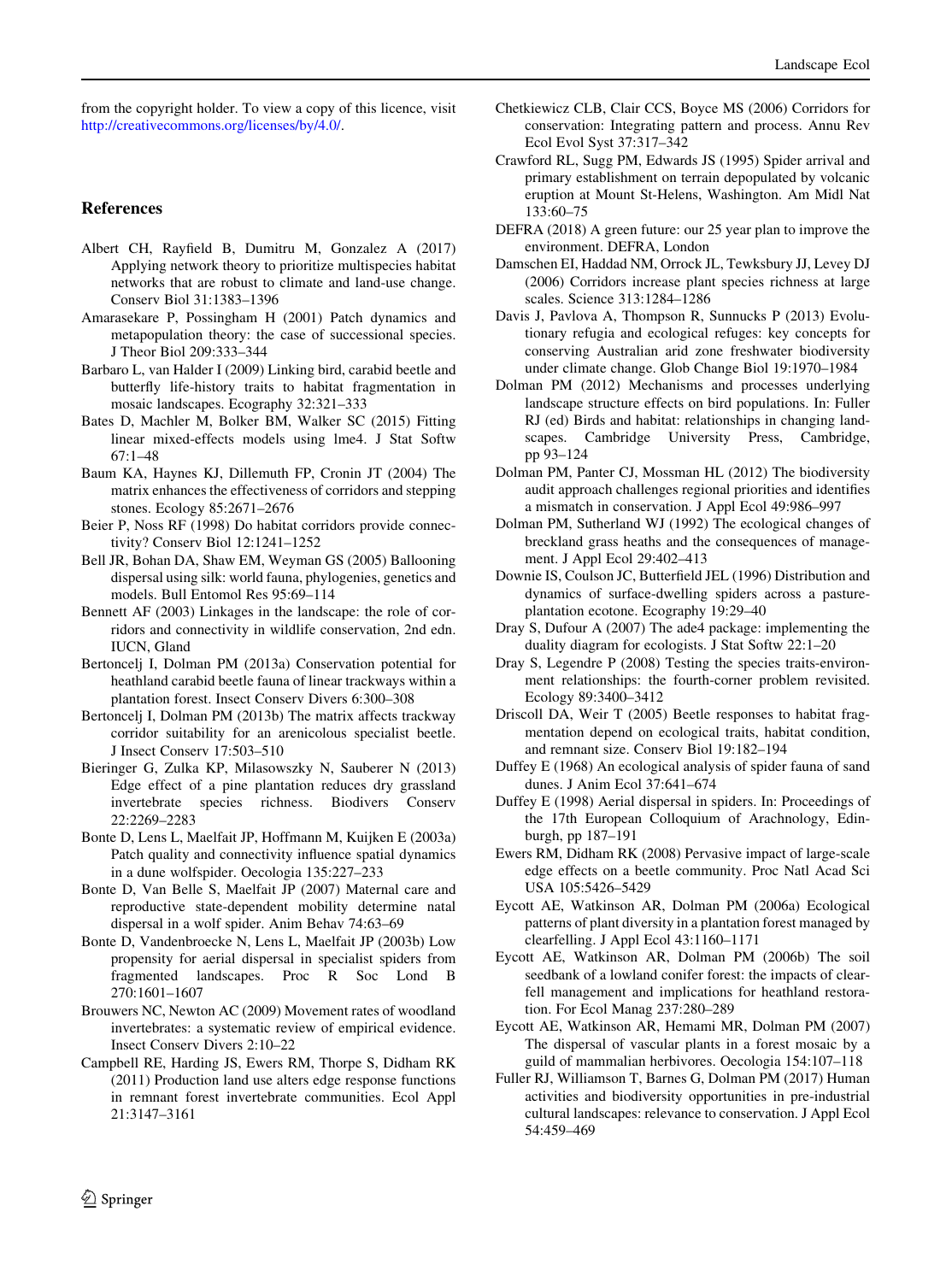- <span id="page-14-0"></span>Gilbert-Norton L, Wilson R, Stevens JR, Beard KH (2010) A meta-analytic review of corridor effectiveness. Conserv Biol 24:660–668
- Gobbi M, Rossaro B, Vater A, De Bernardi F, Pelfini M, Brandmayr P (2007) Environmental features influencing Carabid beetle (Coleoptera) assemblages along a recently deglaciated area in the Alpine region. Ecological Entomology 32:682–689
- Gower JC (1971) General coefficient of similarity and some of its properties. Biometrics 27:857
- Gutierrez D, Menendez R (1997) Patterns in the distribution, abundance and body size of carabid beetles (Coleoptera: Caraboidea) in relation to dispersal ability. J Biogeogr 24:903–914
- Haddad NM, Brudvig LA, Damschen EI, Evans DM, Johnson BL, Levey DJ, Orrock JL, Resasco J, Sullivan LL, Tewksbury JJ, Wagner SA, Weldon AJ (2014) Potential negative ecological effects of corridors. Conserv Biol 28:1178–1187
- Halme E, Niemela J (1993) Carabid beetles in fragments of coniferous forest. Ann Zool Fenn 30:17–30
- Harvey P, Nellist D, Telfer M (2002) Provisional atlas of british spiders (Arachnida, Araneae), vols 1, 2. Biological Records Centre, Abbots Ripton
- Heller NE, Zavaleta ES (2009) Biodiversity management in the face of climate change: a review of 22 years of recommendations. Biol Conserv 142:14–32
- Hemami MR, Watkinson AR, Dolman PM (2005) Population densities and habitat associations of introduced muntjac Muntiacus reevesi and native roe deer Capreolus capreolus in a lowland pine forest. For Ecol Manag 215:224–238
- Hodgson JA, Thomas CD, Cinderby S, Cambridge H, Evans P, Hill JK (2011) Habitat re-creation strategies for promoting adaptation of species to climate change. Conserv Lett 4:289–297
- Hsieh TC, Ma KH, Chao A (2016) iNEXT: an R package for rarefaction and extrapolation of species diversity (Hill numbers). Methods Ecol Evol 7:1451–1456
- Imbach PA, Locatelli B, Molina LG, Ciais P, Leadley PW (2013) Climate change and plant dispersal along corridors in fragmented landscapes of Mesoamerica. Ecol Evol 3:2917–2932
- Isaac NJB, Brotherton PNM, Bullock JM, Gregory RD, Boehning-Gaese K, Connor B, Crick HQP, Freckleton RP, Gill JA, Hails RS, Hartikainen M, Hester AJ, Milner-Gulland EJ, Oliver TH, Pearson RG, Sutherland WJ, Thomas CD, Travis JMJ, Turnbull LA, Willis K, Woodward G, Mace GM (2018) Defining and delivering resilient ecological networks: Nature conservation in England. J Appl Ecol 55:2537–2543
- Johst K, Brandl R, Eber S (2002) Metapopulation persistence in dynamic landscapes: the role of dispersal distance. Oikos 98:263–270
- Jongman RHG, Bouwma IM, Griffioen A, Jones-Walters L, Van Doorn AM (2011) The pan European ecological network: PEEN. Landsc Ecol 26:311–326
- Jongman RHG, Kulvik M, Kristiansen I (2004) European ecological networks and greenways. Landsc Urban Plan 68:305–319
- Kiss B, Samu F (2000) Evaluation of population densities of the common wolf spider Pardosa agrestis (Araneae:

Lycosidae) in Hungarian alfalfa fields using mark-recapture. Eur J Entomol 97:191–195

- Kormann U, Rosch V, Batary P, Tscharntke T, Orci KM, Samu F, Scherber C (2015) Local and landscape management drive trait-mediated biodiversity of nine taxa on small grassland fragments. Divers Distrib 21:1204–1217
- Kotze DJ, O'Hara RB (2003) Species decline—but why? Explanations of carabid beetle (Coleoptera, Carabidae) declines in Europe. Oecologia 135:138–148
- Kowal VA, Cartar RV (2012) Edge effects of three anthropogenic disturbances on spider communities in Alberta's boreal forest. J Insect Conserv 16:613–627
- Krosby M, Tewksbury J, Haddad NM, Hoekstra J (2010) Ecological connectivity for a changing climate. Conserv Biol 24:1686–1689
- Lambeets K, Vandegehuchte ML, Maelfait JP, Bonte D (2008) Understanding the impact of flooding on trait-displacements and shifts in assemblage structure of predatory arthropods on river banks. J Anim Ecol 77:1162–1174
- Langlands PR, Brennan KEC, Framenau VW, Main BY (2011) Predicting the post-fire responses of animal assemblages: testing a trait-based approach using spiders. J Anim Ecol 80:558–568
- Lawson CR, Bennie JJ, Thomas CD, Hodgson JA, Wilson RJ (2012) Local and landscape management of an expanding range margin under climate change. J Appl Ecol 49:552–561
- Lawton JH, Brotherton PNM, Brown VK, Elphick C, Fitter AH, Forshaw J, Haddow RW, Hilborne S, Leafe RN, Mace GM, Southgate MP, Sutherland WJ, Tew TE, Varley J, Wynne GR (2010) Making space for nature: a review of England's wildlife sites and ecological network. DEFRA, London
- Lees AC, Peres CA (2008) Conservation value of remnant riparian forest corridors of varying quality for Amazonian birds and mammals. Conserv Biol 22:439–449
- Lin YC, James R, Dolman PM (2007) Conservation of heathland ground beetles (Coleoptera, Carabidae): the value of lowplantations. Biodivers Conserv 16:1337–1358
- Loehle C (2007) Effect of ephemeral stepping stones on metapopulations on fragmented landscapes. Ecol Complex 4:42–47
- Lovei GL, Sunderland KD (1996) Ecology and behavior of ground beetles (Coleoptera: Carabidae). Annu Rev Entomol 41:231–256
- Luff ML (1998) Provisional atlas of the ground beetles (Coleoptera, Carabidae) of Britain. Biological Records Centre, Appots Ripton
- Luff ML (2007) The Carabidae (ground beetles) of Britain and Ireland. Royal Entomological Society, St Albans
- Marc P, Canard A, Ysnel F (1999) Spiders (Araneae) useful for pest limitation and bioindication. Agric Ecosyst Environ 74:229–273
- Marvier M, Kareiva P, Neubert MG (2004) Habitat destruction, fragmentation, and disturbance promote invasion by habitat generalists in a multispecies metapopulation. Risk Anal 24:869–878
- McGill BJ, Enquist BJ, Weiher E, Westoby M (2006) Rebuilding community ecology from functional traits. Trends Ecol Evol 21:178–185